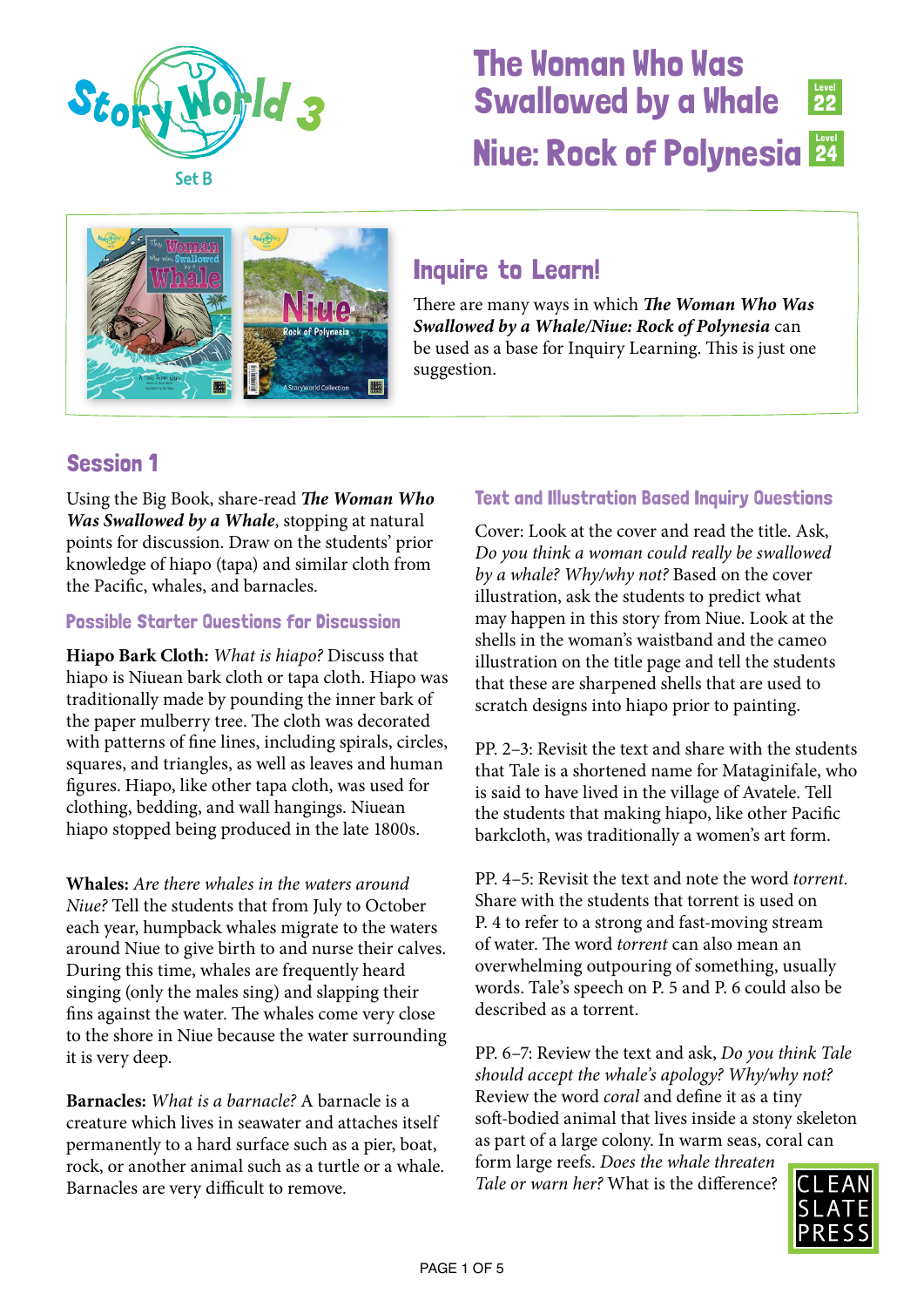#### Teacher's Notes continued

PP. 8–9: Review the opening sentence and ask the students for a definition of *foolish*. If necessary, tell the students that *foolish* means lacking good sense or judgement; unwise. Ask, *Why was it foolish for Tale to throw something at the whale? Why did "the old whale shake his giant head at Tale?"* Share with the students that the whale shaking his head, plus his ability to speak, is an example of anthropomorphism, which is the literary technique of giving human characteristics, emotions, and behaviours to animals or other nonhuman things. As a class, brainstorm examples of anthropomorphism from books e.g. *Winnie the Pooh, Charlotte's Web, The Cat in the Hat, How Water Came to Be* (StoryWorld 3, Set B), *How Kiwi Lost His Wings* (StoryWorld 3, Set A), *The Laughing Rabbit* (StoryWorld 3, Set A), *Anansi and the Pot of Wisdom* (StoryWorld 3, Set A), *The Elephant's Nose*  (StoryWorld 3, Set A).

PP. 10–11: Review the text and illustration and ask, *How has the illustrator shown that Tale is inside the whale's belly?* (With the use of the red background, stomach fluids, and *"*goo*"* covering Tale). Ask, *How is it that Tale did not get chewed up by the whale?* Share with the students that the whale is a humpback, which is a type of baleen whale. Baleen whales do not have teeth. Instead, they have fringed overlapping plates that hang down from their upper jaw. Humpback whales eat small fish, krill, and plankton. To feed, they suck in large amounts of water and filter out the sea creatures as food.

PP. 12–13: Review the text and illustration and ask, *How does the illustration support the meaning of the text?* (It shows multiple views of the whale tossing and rolling in the ocean.) *Why is the whale doing this?* (To try and get Tale to stop scraping and scratching at his belly.) Look at the song and point out the rhyming words: *whale/tail*, *scratch/ match*. Tell the students that rhyming couplets are a traditional rhyme scheme for simple songs and nursery rhymes. Each couplet (two lines) contains one idea. Rhyming couplets create a kind of beat, or rhythm.

PP. 14–15: Review the text and ask, *What was Tale hoping would happen?* (That to get her to stop scratching and scraping, the whale would open his mouth and she would be able to swim out.) *What did happen?* (The whale dived down deep and then swam straight up again to upset Tale*'*s balance and stop her scratching and scraping.) Ask, *When you look at this illustration treatment, what does it remind you of?* (A comic book or graphic novel.) *Why has the illustration been designed in this way?*  (To show the reader the action and its consequence at the same time.) *How do you think Tale is feeling?* (Scared that she may never get out of the whale*'*s belly and physically sick from being thrown about.)

PP. 16–17: Review the text and ask the students to point out two examples of alliteration: *tossing and turning, scratching and scraping.* If necessary, remind the students that alliteration is the repetition of the same sound or letter at the beginning of closely connected words. Ask, *Why did Tale scratch pictures into the whale's belly and sing a song as she worked.* (To keep her attention and focus on the work of trying to get out of the whale and to keep her spirits up.)

PP. 18–19: Revisit the text and illustration and ask the students what it is called when a whale gets stranded on land (beached). Tell the students that scientists believe that strandings of single whales are often the result of illness, old age, or injury. Share with the students that the distance between Niue and Tonga is 604 kilometres.

PP. 20–21: Review the text and illustration and ask, *How do you think Tale is feeling?* (hopeful, determined, excited)

PP. 22–23: Review the text and illustration and discuss how *the sunlight* could be seen as a metaphor for the safety and life-affirming characteristics of belonging to a community. Ask, *How do you think Tale is feeling when she is helped by the chief?* (relieved, welcomed, grateful)

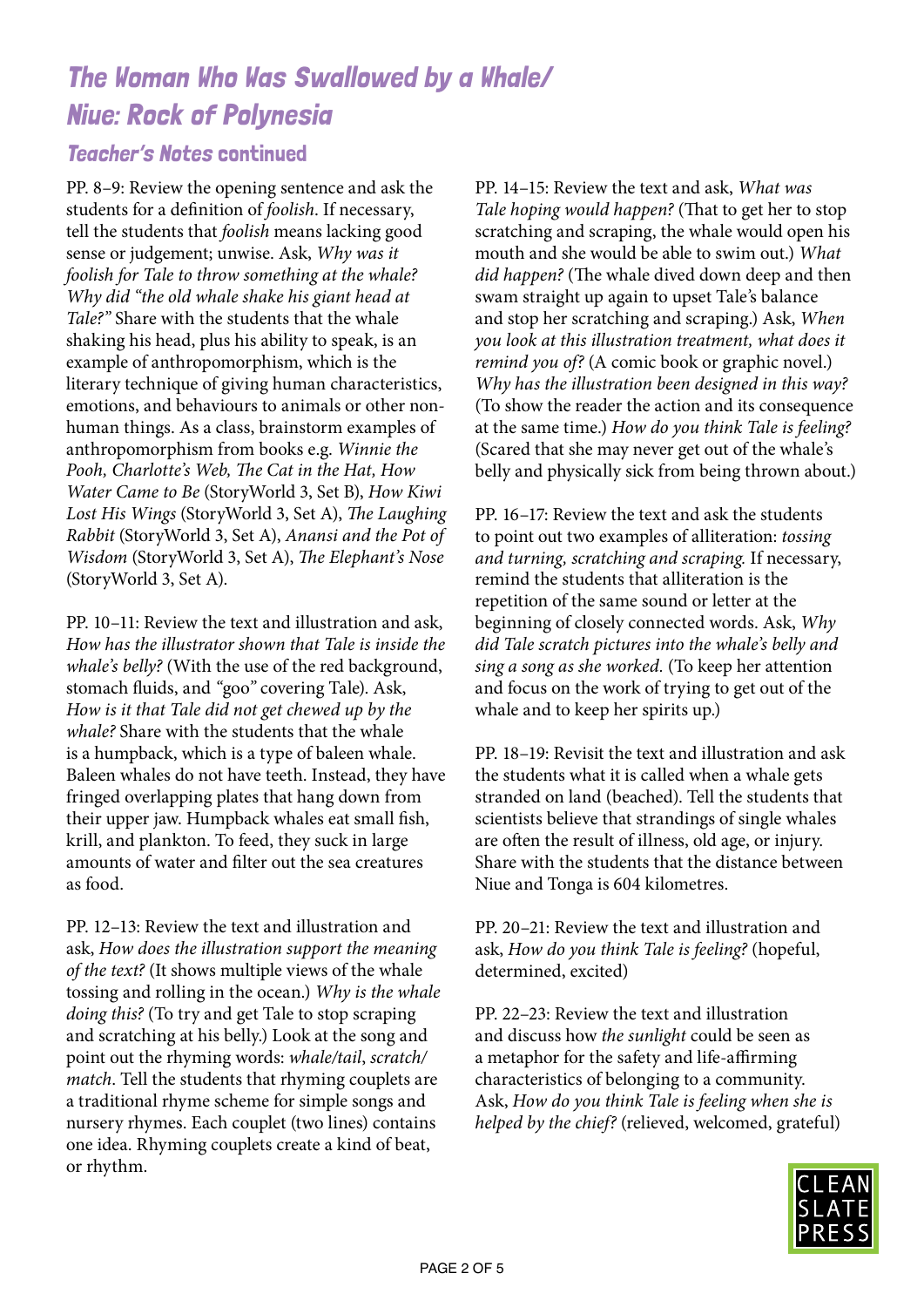### Teacher's Notes continued

P. 24: Revisit the text and ask, *How did Tale show bravery?* (She didn*'*t give up with her plan of how to get out of the whale, despite the fact that she must have felt scared and overwhelmed.)

#### Further Discussion and Inquiry Extension

Have a class discussion on whether or not the students think *The Woman Who Was Swallowed by a Whale* is based on a true story or not. Some students may be familiar with other stories of people being swallowed by a whale e.g. Geppetto, Jiminy Cricket, and Pinocchio in *Pinocchio*, and the *"*Jonah and the Whale*"* story from the *Bible*.

As a class, do an animal study on humpback whales. How big are they? What are they known for? Why do humpback whales migrate? What else can you learn about humpback whales?

Invite the students to write their own stories about being swallowed by a whale. What happened and how did it happen? Did they get out? How?

### Session 2

Using the Big Book, share-read *Niue: Rock of Polynesia*, stopping at natural points for discussion. Draw on the students' prior knowledge of Niue and Niuean culture; coral islands and reefs; caves and rock formations; citizenship; flags; Reserves and National Parks; art, literature, and crafts.

#### Possible Starter Questions for Discussion and Inquiry

**Niuean Greeting:** *Does anyone know how to greet someone in Niuean? It is* fakaalofa atu*.*

**Cover and Contents Page:** Look at the cover of *Niue: Rock of Polynesia* and ask, *Why do you think Niue is sometimes called the "Rock of Polynesia"? What can you tell about Niue by looking at this photo?*

Share-read other folk tales from Niue such as *The Tokamotu* (Tuapa)*, Mataginifale and the Turtle*  (Avatele), *The Pigeon and the Ant* (Hakupu), *Pepe and Kufani* (Liku)*.* These stories can be found at www.learnniue.co.nz

Invite the students to retell the story of *The Woman Who Was Swallowed by a Whale* through their own hiapo design. Hiapo, unlike other barkcloth arts, sometimes included images of people and contemporary events. Scan or photograph the visual art and email to **info@cleanslatepress.com** with the artist's name, age, and school. The best artworks will be posted on the Clean Slate Press Facebook page and the artist will receive a prize.

Share-read other folk tales and legends about whales e.g. *Paikea, the Whale Rider*; *How the Whale Got His Throat*; *How Rabbit Fooled the Whale and the Elephant; King Sulemani and the Hungry Whale.*

**Location of Niue/Geography:** Look at the map on P. 1 of *Niue: Rock of Polynesia* and note the location of Niue in relation to New Zealand. Direct the students' attention to the first two sentences and then refer to a map of Polynesia and note the location of Niue, Samoa, Tonga, and the Cook Islands. Tell the students that all flights to Niue depart from Auckland airport and the trip takes around three hours and twenty-five minutes. Ensure that the students understand that all international travellers to Niue must first travel to Auckland, New Zealand, to get to Niue. Ask, *What kind of relationship do you think the people of Niue have with New Zealand?* If any of the students come from Niue or have visited it, invite them to share their experiences.

**Coral Islands and Reefs:** Ask, *What is coral?*  Explain to the students that coral is a hard stony substance made up of small living creatures and the skeletons of dead creatures. Revisit the bodycopy and

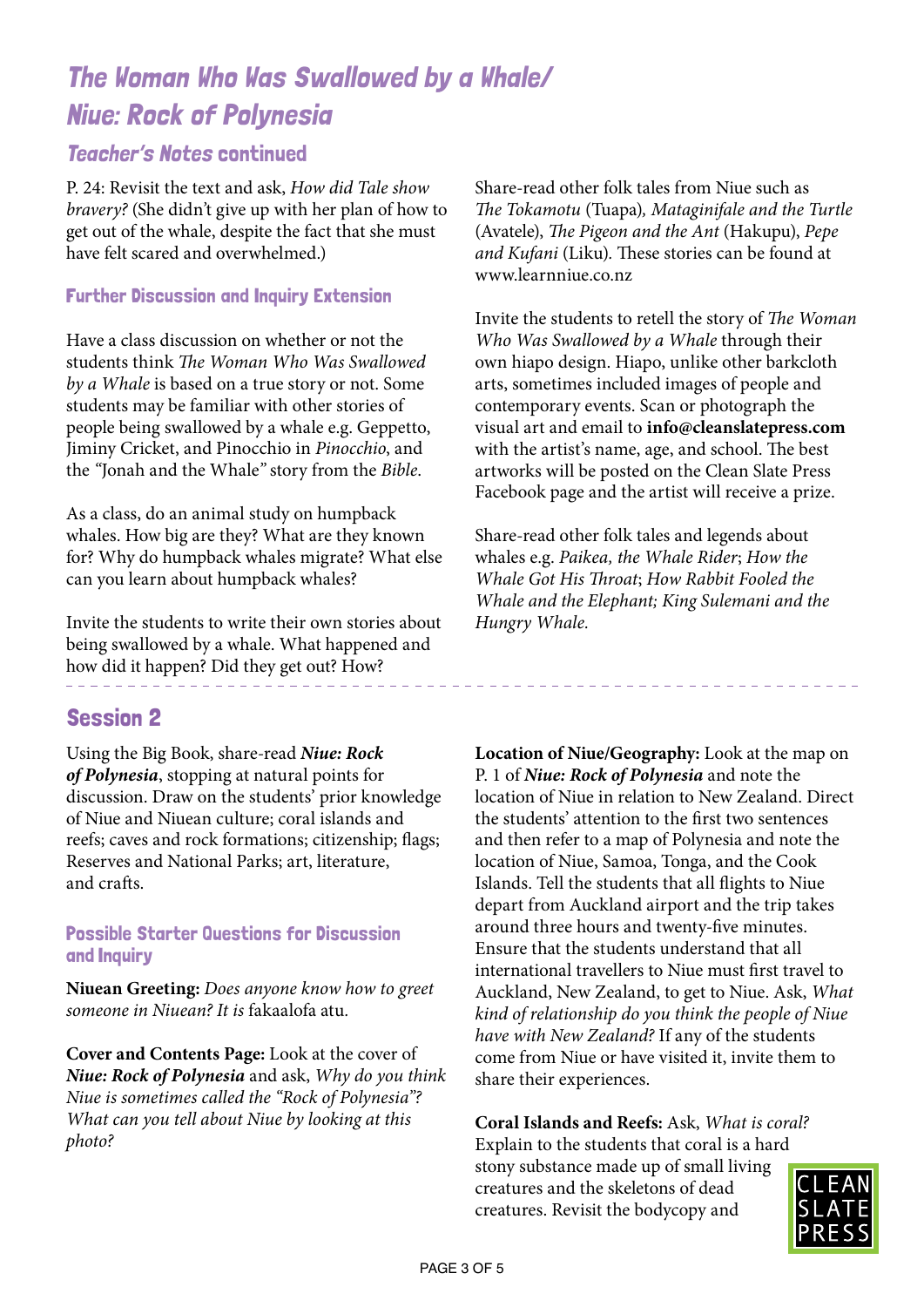### Teacher's Notes continued

caption on P. 1 of *Niue: Rock of Polynesia* and explain that a coral island is a type of island formed from coral and a coral reef is a ridge of rock formed in the sea by coral.

**Caves and Rock Formations:** Revisit the photo essay *"*A Coastline of Caves*"* on PP. 2–3 of *Niue: Rock of Polynesia* and ask, *What is erosion?* If necessary, share with the students that erosion is the process of being worn away by water or wind. Ask, *What do you think is the main cause of erosion on Niue?* Discuss that the movement of the sea around Niue is constantly wearing away, or eroding, its soft limestone cliffs, creating caves, arches, and chasms (deep, narrow openings in the ground).

**Citizenship:** Reread the caption on P. 4 of *Niue: Rock of Polynesia* about the people of Niue being New Zealand citizens and ask, *What is a citizen?*  Share with the students that a citizen is a person who is a member of a particular country and is allowed to enjoy the legal rights and privileges of that country, such as to hold a NZ passport, receive publicly funded healthcare, vote in NZ elections, and be eligible for educational benefits such as subsidized fees and scholarships.

**Flags:** Reread the caption on P. 4 of *Niue: Rock of Polynesia* about the Niuean flag and ask, *Why do nations/countries have flags? What does the Niuean flag tell us about Niue?* Discuss that flags are national symbols and provide a country with a way of displaying itself to the rest of the world. Each colour, symbol, coat of arms, or emblem used in a flag has a specific meaning. Niue's flag tells the world about its relationship with New Zealand and its historical relationship with the United Kingdom. It also describes where Niue is geographically placed.

**Reserves and National Parks:** Reread the caption on P. 4 of *Niue: Rock of Polynesia* about the Huvalu Conservation Area and ask, *What is a reserve?* If necessary, share with the students that a reserve is an area of land or water that has been set aside to protect the plants and animals that live there. Share with the students that the

Huvalu Conservation Area covers 20 percent of the total land area of Niue. Ask, *Why is it important that governments protect areas of land or water as reserves or national parks?* (So that plants and animals are able to live in their natural environment and to preserve these ecosystems for the enjoyment of future generations.)

**Art, Literature, and Crafts:** Revisit the caption on P. 5 of *Niue: Rock of Polynesia* about crafts and PP. 6–7 and point out to the students that traditional crafts, such as hiapo, are often an influence on contemporary art, as is the case with the work of John Pule. Ask, *Should art and literature stay the same over time or should it grow and change? Why?* Reread the report on Hikulagi Sculpture Park on P. 8 and ask, *How can art make people think more about pollution and climate change? Can anyone make art? Why/why not?*

#### Further Discussion and Inquiry Extension

Challenge the students to research and find out about caves and rock formations in New Zealand or Australia. Using PP. 2–3 of *Niue: Rock of Polynesia* as a model, ask them to present their findings as a photo essay.

Invite the students to research flags from a range of countries. What do the colours and symbols on the flags stand for? How many flags can they identify?

Invite the students to pick one Niuean village and learn more about it. What is it called? Where is it located? How many people live in the village? Is it known for anything in particular? Are any interesting sites close by?

Using PP. 6–7 of *Niue: Rock of Polynesia* as a model, invite the students to write a biography of a family member. Questions to consider are: Who are they? Where were they born and where did they grow up? Where do they live now? Who do they live with? What work do they do? What interests do they have?